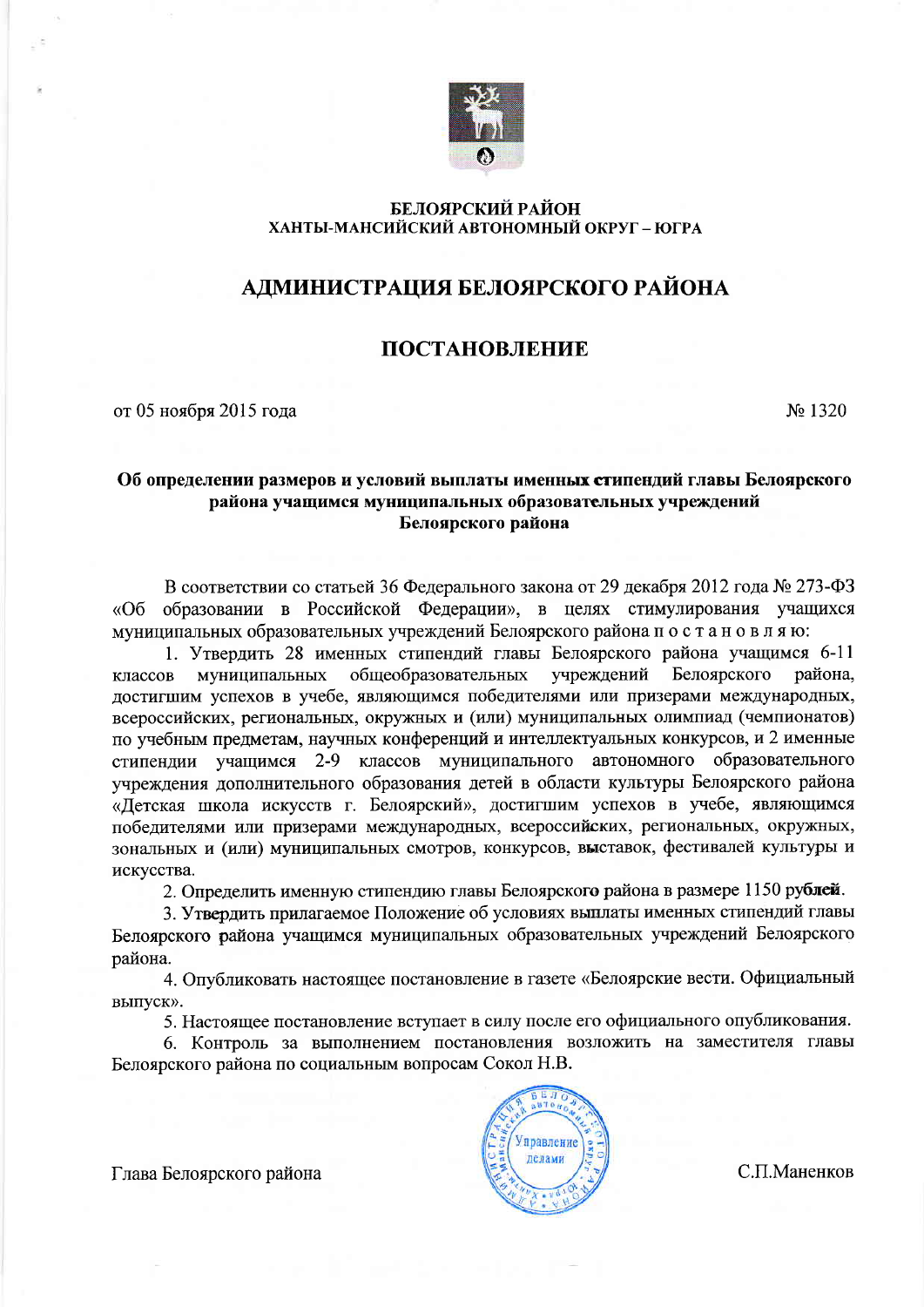**УТВЕРЖДЕНО** постановлением администрации Белоярского района от 05 ноября 2015 года № 1320

### ПОЛОЖЕНИЕ

# об условиях выплаты именных стипендий главы Белоярского района учащимся муниципальных образовательных учреждений Белоярского района

1. Настоящее Положение об условиях выплаты именных стипендий главы Белоярского района учащимся муниципальных образовательных учреждений Белоярского района (далее - образовательное учреждение) определяет условия и порядок выплаты именных стипендий главы Белоярского района (далее - именные стипендии) учащимся 6-11 классов муниципальных общеобразовательных учреждений Белоярского района (далее общеобразовательное учреждение) и учащимся 2-9 классов муниципального автономного образовательного учреждения дополнительного образования детей в области культуры Белоярского района «Детская школа искусств г. Белоярский» (далее - Детская школа искусств).

2. Именные стипендии устанавливаются сроком на один учебный год: с 01 сентября текущего года по 31 августа следующего за текущим года.

3. Кандидатами на получение именных стипендий являются учащиеся:

1) общеобразовательных учреждений, имеющие оценку «отлично» по итогам четверти (триместра), полугодия (семестра), учебного года и являющиеся победителями или призерами:

а) муниципального, регионального и заключительного этапов всероссийской олимпиады школьников;

б) международных, всероссийских, региональных олимпиад (чемпионатов) по учебным предметам;

в) научных конференций и интеллектуальных (очных) конкурсов районного, окружного, всероссийского уровней;

2) Детской школы искусств, имеющие оценку «отлично» по итогам четверти (триместра), полугодия (семестра), учебного года и являющиеся победителями или призерами очных (для учащихся музыкального отделения), очных и заочных (для учащихся художественного отделения) международных, всероссийских, региональных, окружных, зональных и (или) муниципальных смотров, конкурсов, выставок, фестивалей культуры и искусства.

4. Кандидаты на получение именных стипендий (далее - кандидаты) выдвигаются образовательным учреждением. Списки кандидатов согласовываются педагогическим советом образовательного учреждения и утверждаются руководителем образовательного учреждения.

5. К спискам кандидатов прилагаются следующие документы:

1) для общеобразовательных учреждений:

а) выписки из сводных ведомостей успеваемости кандидатов за предыдущий учебный год, заверенные подписью руководителя общеобразовательного учреждения и скрепленные печатью общеобразовательного учреждения (представляются вместе с классными журналами классов, где обучаются кандидаты);

б) копии дипломов победителей и (или) призеров муниципального, регионального и этапов всероссийской олимпиады школьников; международных, заключительного всероссийских, региональных олимпиад (чемпионатов) по учебным предметам; научных